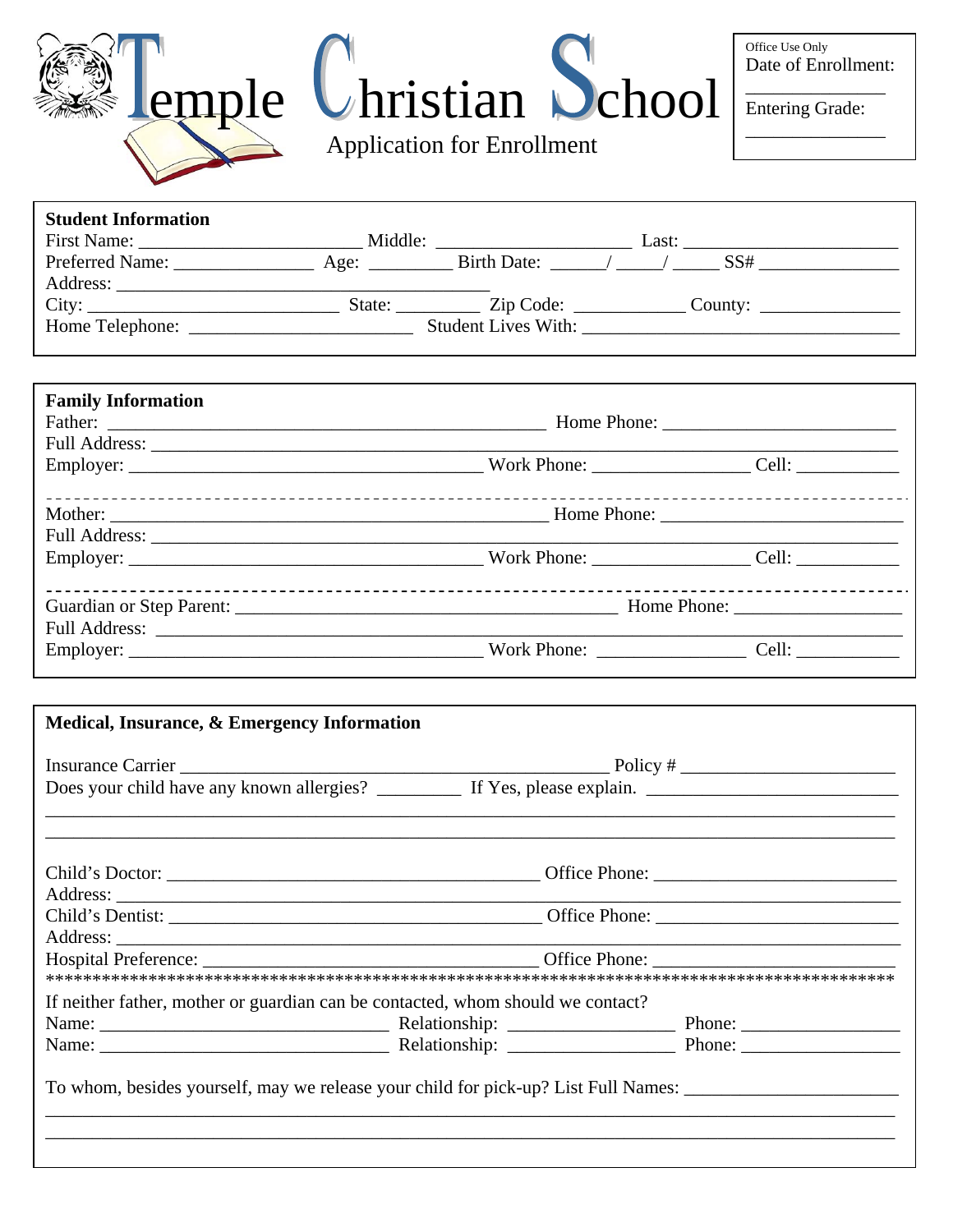| <b>Academic History (Not applicable for Kindergartners)</b><br>Current Grade: Current School: Current School: |                                                                                                                                                                                                                                                                                                                                                                                                                                                                                                                                                                                                                                                            |  |                                                                                                                                                                                                                                                                                                                                                                                                                      |
|---------------------------------------------------------------------------------------------------------------|------------------------------------------------------------------------------------------------------------------------------------------------------------------------------------------------------------------------------------------------------------------------------------------------------------------------------------------------------------------------------------------------------------------------------------------------------------------------------------------------------------------------------------------------------------------------------------------------------------------------------------------------------------|--|----------------------------------------------------------------------------------------------------------------------------------------------------------------------------------------------------------------------------------------------------------------------------------------------------------------------------------------------------------------------------------------------------------------------|
|                                                                                                               |                                                                                                                                                                                                                                                                                                                                                                                                                                                                                                                                                                                                                                                            |  | $\frac{1}{\sqrt{1-\frac{1}{2}}\sqrt{1-\frac{1}{2}}\sqrt{1-\frac{1}{2}}\sqrt{1-\frac{1}{2}}\sqrt{1-\frac{1}{2}}\sqrt{1-\frac{1}{2}}\sqrt{1-\frac{1}{2}}\sqrt{1-\frac{1}{2}}\sqrt{1-\frac{1}{2}}\sqrt{1-\frac{1}{2}}\sqrt{1-\frac{1}{2}}\sqrt{1-\frac{1}{2}}\sqrt{1-\frac{1}{2}}\sqrt{1-\frac{1}{2}}\sqrt{1-\frac{1}{2}}\sqrt{1-\frac{1}{2}}\sqrt{1-\frac{1}{2}}\sqrt{1-\frac{1}{2}}\sqrt{1-\frac{1}{2}}\sqrt{1-\frac$ |
|                                                                                                               | City: State: State: Zip code: Years Attended:                                                                                                                                                                                                                                                                                                                                                                                                                                                                                                                                                                                                              |  |                                                                                                                                                                                                                                                                                                                                                                                                                      |
| 2.<br>3.<br>4.<br>5.<br>6.                                                                                    | Please answer the following questions. Please explain all "yes" responses below in the "Additional Comments"<br>section of this application.<br>Has your student ever repeated a grade? Which one?<br>Has your student ever been suspended, expelled, or refused admission to any school?<br>Has your student ever been tested for learning disabilities? If yes, please elaborate below.<br>Has your student ever been tested for giftedness? If yes, please elaborate below.<br>Has your student ever been referred for or received professional, educational, psychological,<br>or personal counseling?<br>Has your student ever had behavior problems? |  | $\Box$ Yes $\Box$ No<br>$\Box$ Yes $\Box$ No<br>$\Box$ Yes $\Box$ No<br>$\Box$ Yes $\Box$ No<br>$\Box$ Yes $\Box$ No<br>$\Box$ Yes $\Box$ No                                                                                                                                                                                                                                                                         |
|                                                                                                               | Has your student ever been brought before a law enforcement agency or court?<br>$\Box$ Yes $\Box$ No                                                                                                                                                                                                                                                                                                                                                                                                                                                                                                                                                       |  |                                                                                                                                                                                                                                                                                                                                                                                                                      |
| 8.                                                                                                            | Has your student ever been involved with drugs or alcohol?<br>$\Box$ Yes $\Box$ No                                                                                                                                                                                                                                                                                                                                                                                                                                                                                                                                                                         |  |                                                                                                                                                                                                                                                                                                                                                                                                                      |
| 9.                                                                                                            | Has your student ever taken medication for ADD, ADHD, or depression?<br>$\Box$ Yes $\Box$ No                                                                                                                                                                                                                                                                                                                                                                                                                                                                                                                                                               |  |                                                                                                                                                                                                                                                                                                                                                                                                                      |
|                                                                                                               | 10. Has your current school declined re-enrollment for this year?                                                                                                                                                                                                                                                                                                                                                                                                                                                                                                                                                                                          |  | $\Box$ Yes $\Box$ No                                                                                                                                                                                                                                                                                                                                                                                                 |

# **Additional Comments**

| <b>Church Information</b>                 |  |  |  |
|-------------------------------------------|--|--|--|
|                                           |  |  |  |
|                                           |  |  |  |
|                                           |  |  |  |
|                                           |  |  |  |
| How often does your family attend church? |  |  |  |